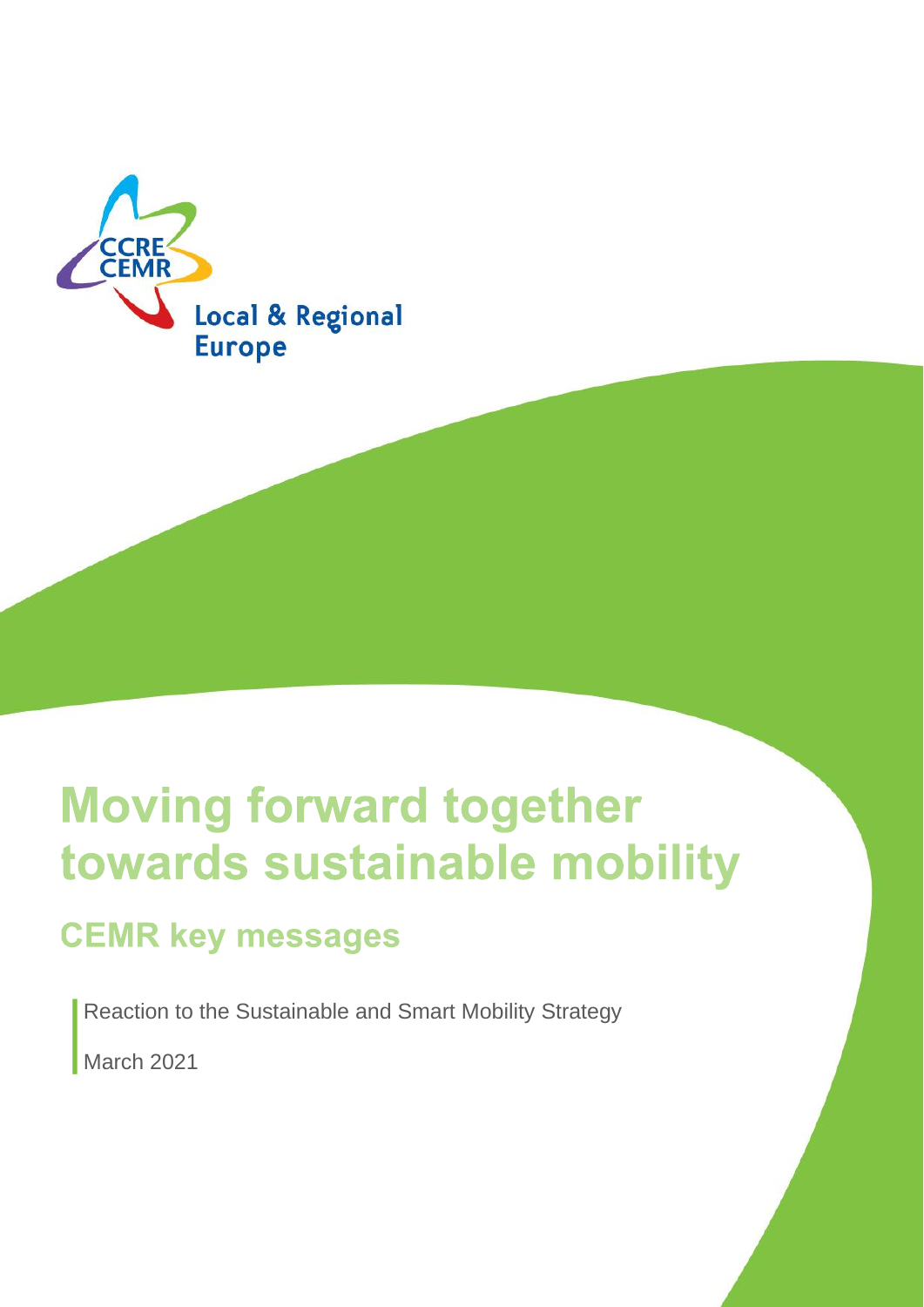### **CEMR key messages**

- $\triangleright$  In the EU strategy for sustainable and smart mobility the Commission presents its policy agenda and connects the mobility to the Green Deal and the Digital Agenda. The biggest sustainability gains will be made at the local and regional level.
- $\triangleright$  The main focus of the strategy is to make the whole transport system more sustainable. For local and regional governments, sustainability cannot be reached without, but is combining it with connectivity, accessibility, affordability, traffic safety and health. CEMR advocates that the strategy takes these goals into account too.
- ➢ Mobility connects people and businesses in the city, but it also connects cities and regions themselves. The contribution from mobility to the competitiveness in the internal market and to the territorial, social and economic cohesion is important.
- $\triangleright$  Cities and regions are not only looking at making mobility more sustainable, but also at the proximity of services (work, school, leisure) and active mobility like walking and cycling.
- $\triangleright$  Cities and regions have much experience and knowledge that should be better used by the EU in its policymaking and supported in its financial instruments. The mobility transition can only succeed when all levels of government work in partnership
- ➢ CEMR welcomes the sustainable urban mobility plans (SUMP) and supports the Commission in its plans to make them more attractive. It is, however, important that the SUMPs remain a flexible instrument that meet the scale and diversity of the daily urban system.
- $\triangleright$  CEMR supports the new mission for 100 climate neutral and smart cities. Cities and regions can be testbeds for new technology but also experiments with behavioral change and implementation of new policy concepts.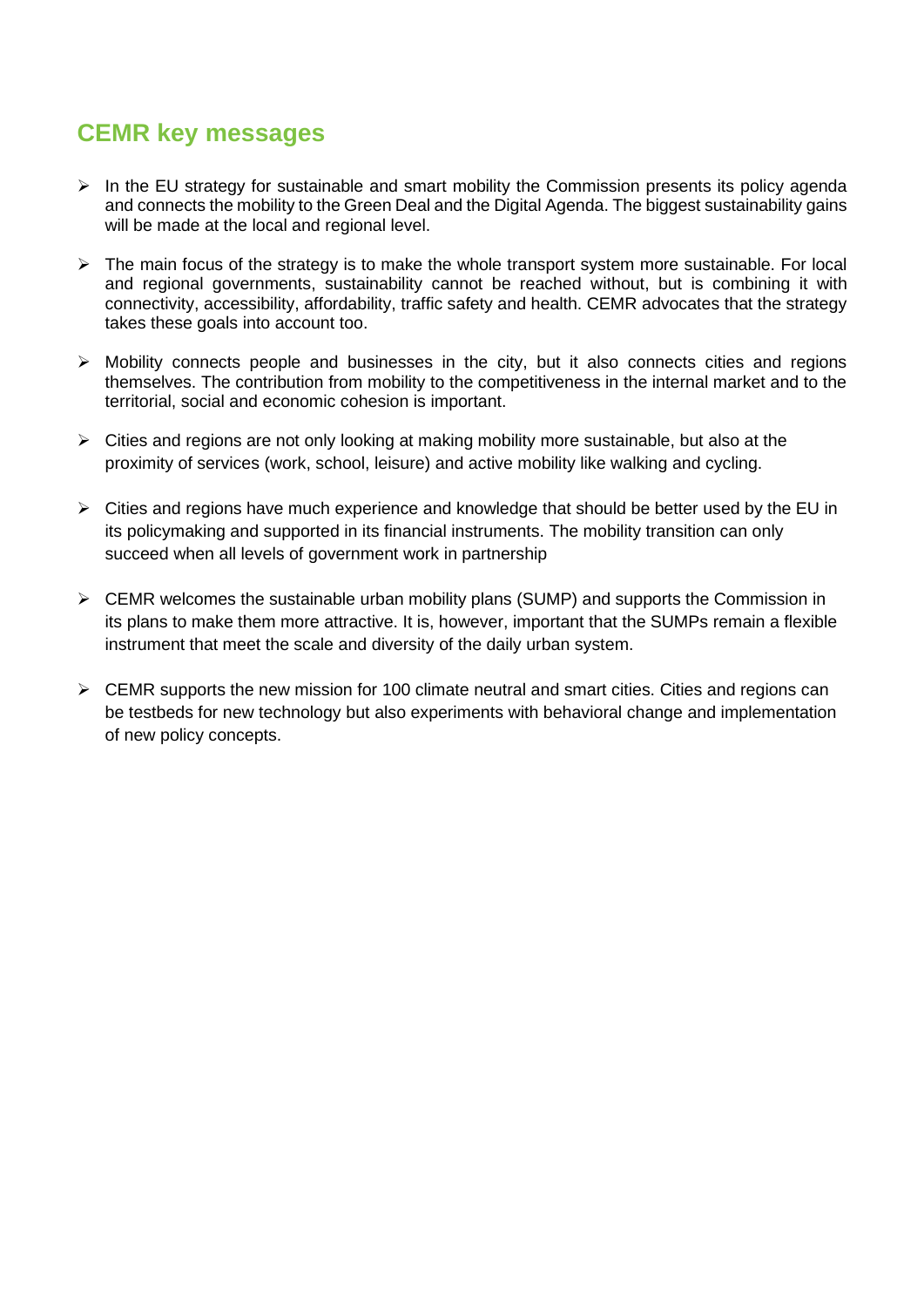Sustainable and smart urban mobility is key for sustainable local development. Local and regional governments (LRGs) have to manage and develop complex multimodal and integrated transport solutions every day. LRGs also contribute to the ambitious and necessary **objectives of the Green Deal and the Paris Agreement**. The transition toward sustainable mobility will allow to improve the quality of life of our citizens at local level in the future. Local and regional governments work on sustainability, but this is combined with connectivity, accessibility, affordability, traffic safety and health.

Nevertheless, reaching sustainable mobility will have to be done through a diverse and wide-ranging set of measures going well beyond technological progress. Mobility is closely linked to spatial planning. LRG look at the proximity of services (work, school and leisure) to reduce the need for mobility of its citizens and companies.

A smart and sustainable mobility transition is not only about vehicles and infrastructure. Innovation also lies in establishing new methods or new systems of governance based on co-creating solutions with all stakeholders . Through their actions, LRG also encourage behavioural changes, promoting active mobility like walking and cycling and the use of micromobility (speedilecs, scooters), shared mobility and public transport. Moreover, sustainable mobility planning ensures that mobility is a reality for all citizens, including through gender-sensitive measures and addressing accessibility issues for people with disabilities.

Cities are multimodal mobility hubs for passengers and goods and good connections are really important. Connections between cities in a regions, but also between regions in a country and within the internal market. Connectivity and affordability are important for inner-cities but also suburbs in cities and between smaller cities in a region.

#### **Multi-level governance: a shared responsibility**

Local mobility is integrated into a wider territorial development strategy. Sustainable local mobility plans are therefore important for cities of all sizes and the issue does not only concern major cities. This issue should not be limited to urban areas but has to be extended to functional areas and include rural and peri-urban areas.

It is paramount to ensure that **all levels of governance are working together in the same direction, within their respective prerogatives**, to achieve sustainable and smart mobility. The European Union and national governments should support LRGs financially and politically to implement bold policies while respecting the subsidiarity principle. Measures aiming at reducing traffic and CO2 emissions are often politically sensitive and the responsibility must be equally shared with consistent strategies at all levels.

Thus, it is essential that European and national associations of **local authorities are directly represented in the discussions at EU level**, such as in the Member States Expert Group on Urban Mobility, and its related working groups.

#### **Exchange of best practices and guidance to foster local strategies**

The European Commission can facilitate and financially support best practice exchanges across countries and local authorities, and develop guidance materials.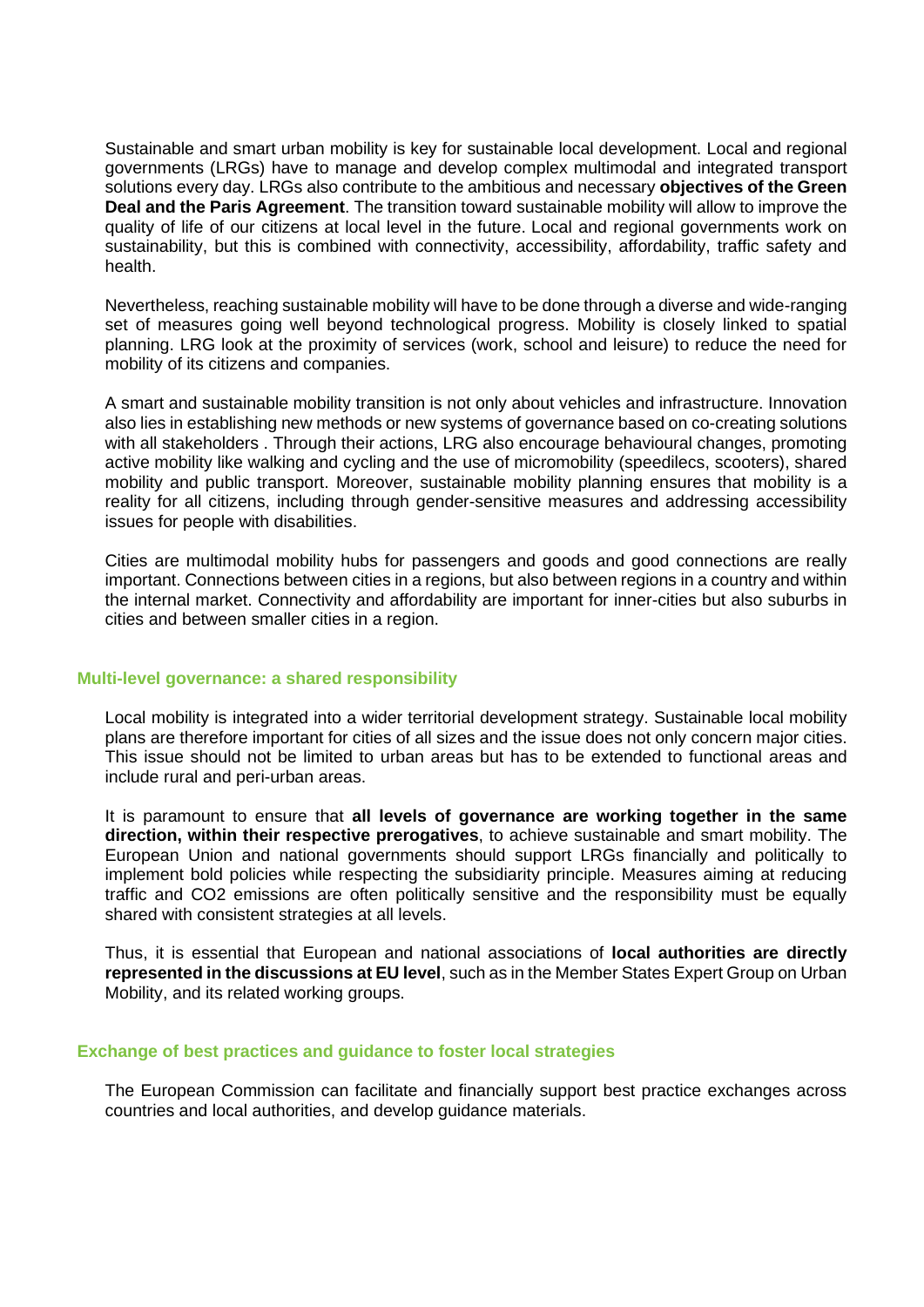**The exchange of best practices** is crucial to empower territories of all sizes to provide costeffective solutions to their citizens. It can also foster cross-border mobility. Successful initiatives can also be replicated by other LRGs with specific EU funding for pilot project at local and regional level.

It is also very relevant for the EU to propose common benchmarks and guidelines that can be eventually incorporated into national legislation, taking into account the differences between the Member States and regions where necessary. EU guidelines on the development of Sustainable Urban Mobility Plans (SUMPs) and other policy instruments are particularly important and welcome.

#### **Funding urban mobility strategies**

In order to contribute to the objectives of the Green Deal and the Paris Agreement, **EU funding programmes** are crucial to support the development or the creation of mobility structures and services at the local level. A coherent framework is needed to articulate the different sources of funding directed to LRGs, such as the EU Recovery and Resilience Facility, European Structural Investments Funds,.

In this respect, **Europe's Recovery and Resilience Facility** and its earmarking for the green and digital transitions has great potential to reinvigorate our economy notably by pushing forward sustainable and smart mobility. However, it needs to be designed and implemented in partnership with representatives of cities and regions to ensure a coherent and integrated approach.

The Commission announces in the strategy that it will broaden the concept of urban nodes in the TEN-T regulation to include multimodal mobility hubs, first/last mile solutions, park and ride facilities and safe infrastructure for walking and cycling. CEMR welcomes this development, but regrets that the budget of the Connecting Europe Facility (CEF) has diminished. We need a better definition of the urban nodes to improve conditions for co-financing and LRA need to get a better position in the governance of the TEN-T. Finally synergy between the TEN-T and the TEN-E is important, because the mobility transition will require adaptations to the electricity grid and investments in hydrogen facilities.

An important source of funding will be the 100 climate neutral and smart cities mission under the Horizon programme. This mission can serve as a source for using cities as a testing bed for all kinds of local and regional mobility transition solutions.

Finally, the Commission will have to adapt the rules of the SGP and the state aid rules in order for LRA to invest in the mobility transition. In these challenging times of the covid crisis this is even more important to contribute to a sustainable way out of the crisis.

#### **Policy instruments**

In order to create a level playing field for LRA the EU needs to adopt rules dealing with harmonisation, standardisation and interoperability. Strict norms for safety, climate neutrality of vehicles and for privacy and exchange of data should be regulated at an EU level.

To create the modal shift the Commission wants it is important to address the fiscal incentives and implement the principles of the "user pays" and the polluter pays".

CEMR welcomes the revision of the Intelligent Transport Services directive, that will support multimodal ticketing and integration of information from all modes of transport. It will be important for Mobility as a Service (MaaS) and automated driving.

Public transport is the basis for efficient and sustainable urban transport and mobility services. The opportunities for urban areas to organize and develop their public transport services comprehensively on the basis of the EU regulation (1370/2007) must continue to be safeguarded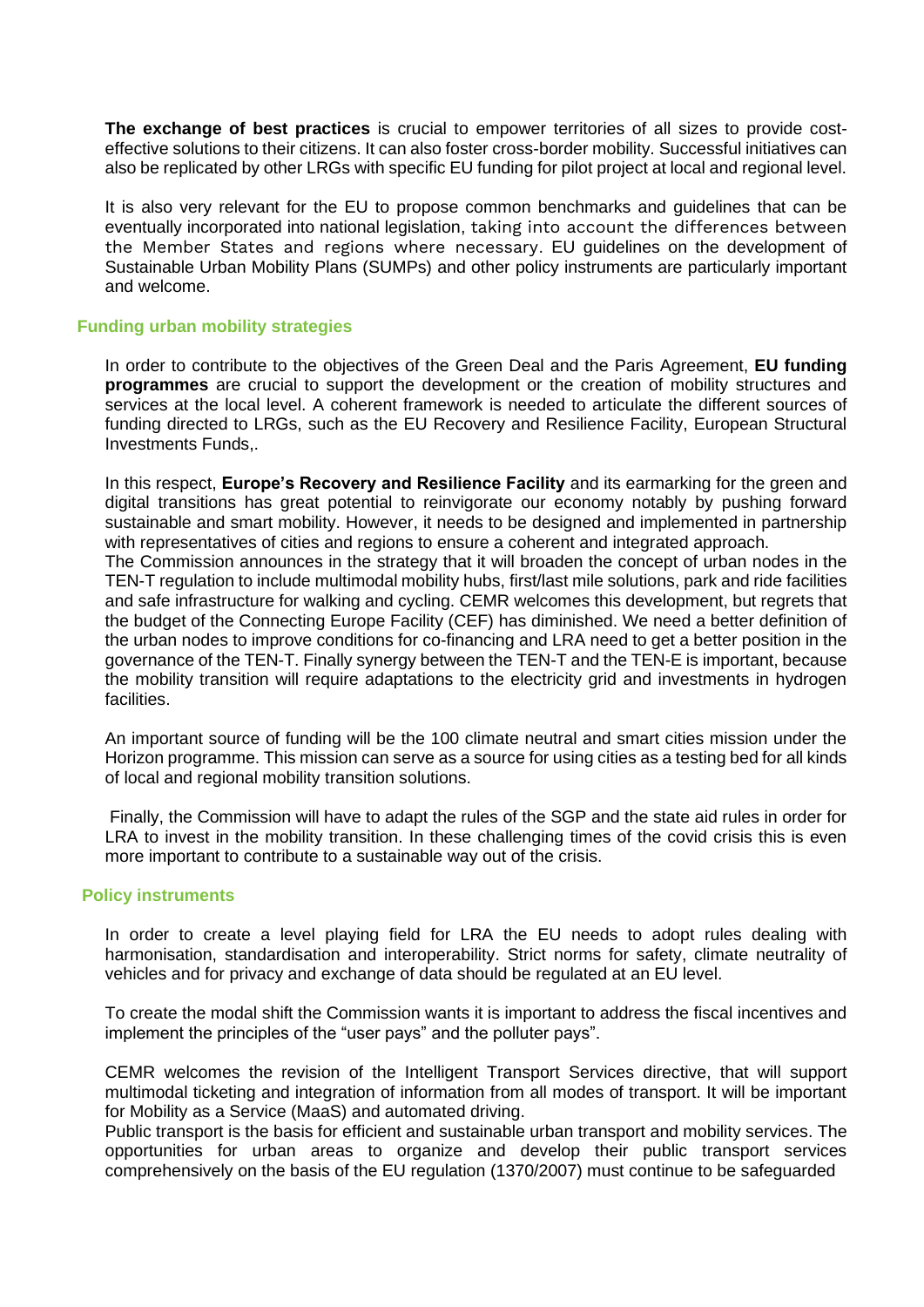The upcoming revision of the Alternative Fuel Infrastructure Directive (AFID) is another field where a new regulation is important. The AFID will lay the groundwork for a boost in infrastructure investments for electrical cars, but also newer biofuels and hydrogen. CEMR advocates the harmonisation of the technical standards to charge your car, but also on information and payment services. The directive needs to be accompanied by ambitious investments, with the possibility of certain flexibility in specific situations. Especially in rural parts, investments will not always be carried by the market.

CEMR regrets that the Commission has not announced anything on the Intelligent Speed Adaptation (ISA) in vehicles. This would improve road safety and reduce environment noise pollution. Also LRA would like to see an EU wide platform for the exchange of licence plates. The current platform, called EUCARIS, is only available for certain traffic violations and not for enforcement of UVAR. Finally the Commission wants to publish improved guidance on micromobility, where LRA would like to see a uniform framework for light electronic vehicles like speed pedilecs and scooters.